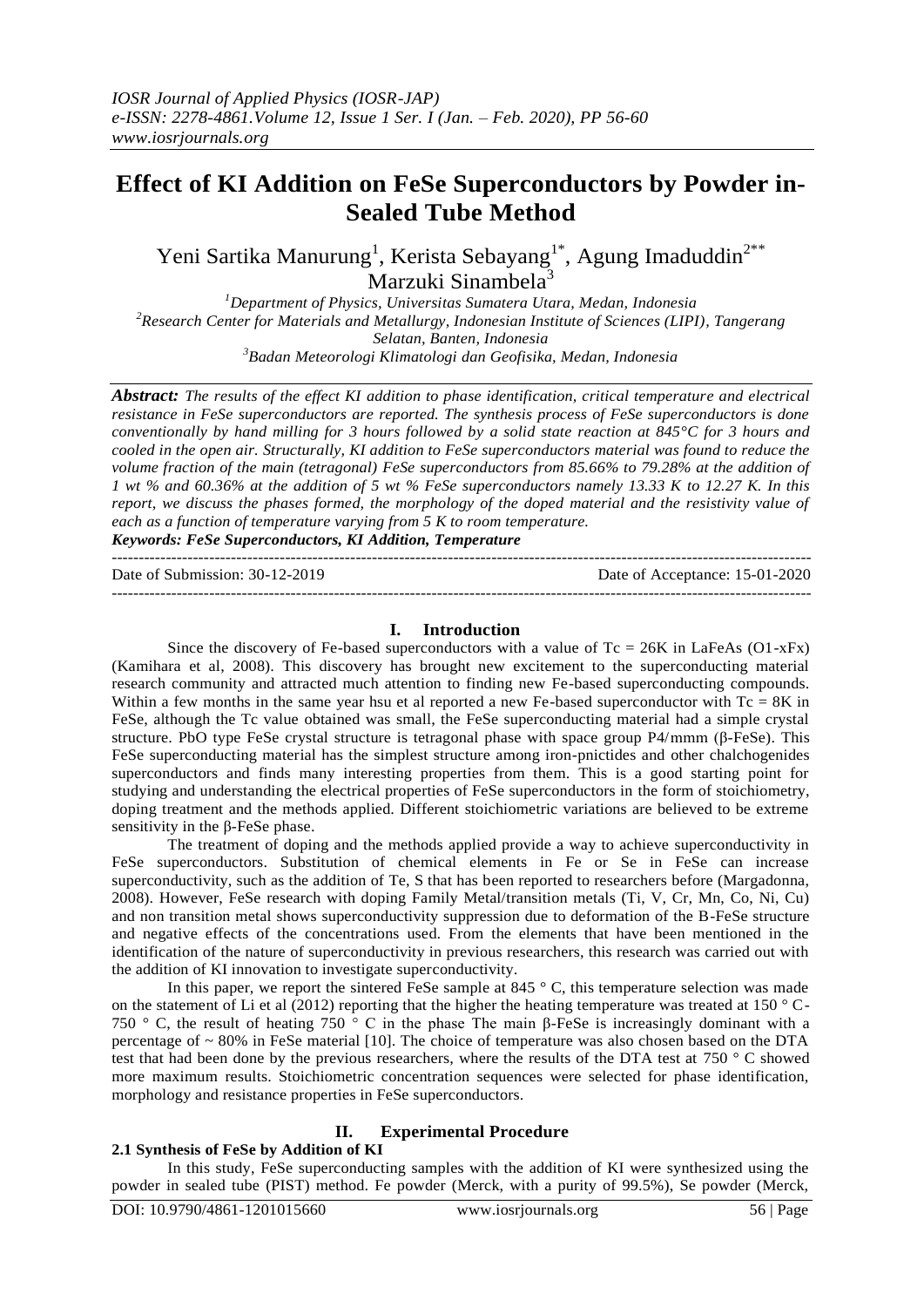with a purity of 99.5%) was used as a precursor in the stoichiometric ratio FeSe = 1: 1 which was prepared by conventional solid reactions. The precursors are homogenized using agate mortar for 3 hours. Then the precursor is inserted into a stainless steel 316 tube where the left and right ends are sealed by pressing using a hydraulic press that aims to prevent the oxidation of iron during the heating process. Finally, the sample in a closed SS316 tube is sintered in a tube furnace at 845 ° C with a heating rate of 7 ° C/minute held for 3 hours. The sample is then cooled by expelling it in the open air at room temperature. Subsequently the precursor sample in powder form was mixed with the addition of KI of 1% and 5% by weight (Merck, with 99.99% purity). This powder with a mixture of KI is synthesized like the previous precursors process, put into SS316 and pressed again using a press machine. Subsequently all samples were sintered for 3 hours in a furnace tube with a heating rate of 7 °C/min and held for 3 hours.

## **2.2 Material Characterization**

Phase identification and crystal structure were characterized using X-Ray Difraction (XRD). PANalytical diffractometer with a Cu Kα radiation source ( $\lambda = 1.5046$  Å) performed at an angle of 2θ = 10 - 70°. Morphological observations of the samples were carried out using JEOL JSM-6390LA Scanning Electron Microscopy (SEM). Electrical properties (superconductivity) are measured using the Teslatron cryogenic magnetic system using the four-point probe (FPP) method at temperatures of 5 - 300 K.

## **III. Results and Discussion**

Figure 1 shows the X-ray diffraction pattern of FeSe samples with the addition of 1% by weight KI (YP31) and 5% by weight (YP33). The phases produced by the FeSe superconducting material are multi-phase, identified by the β-FeSe space group (P4/nmm) phase as the main phase and the δ-FeSe space group (P63/mmc) phase as the impurity phase. The peak intensity produced on the maximum FeSe material at an angle of  $2\theta = 28.4$  ° is the highest peak of the other peaks. The results of the XRD pattern showed a significant difference in the FeSe material without doping and after the addition of KI. The addition of KI of 5wt % Identified new phases, namely the cubic phase Fe3O4 space group (F d-3 m (227) and the Fe0929O phase space group (F m-3 m (225) which is considered to be the impurity phase. The presence of the cubic phase Fe3O4 impurity phase and the Fe0929O phase may be caused by the reaction between SS316 material and Fe precursors during the heating process The emergence of the impurity phase in the addition of KI causes a decrease in the main phase to eliminate the superconductivity of the material in the sample.The results of this diffraction pattern will be adjusted to the results of resistivity testing using a tool Cryogenic Magnet.



**Figure 1. XRD Patterns of the KI Doped FeSe Sintered at 845°C for 3 h**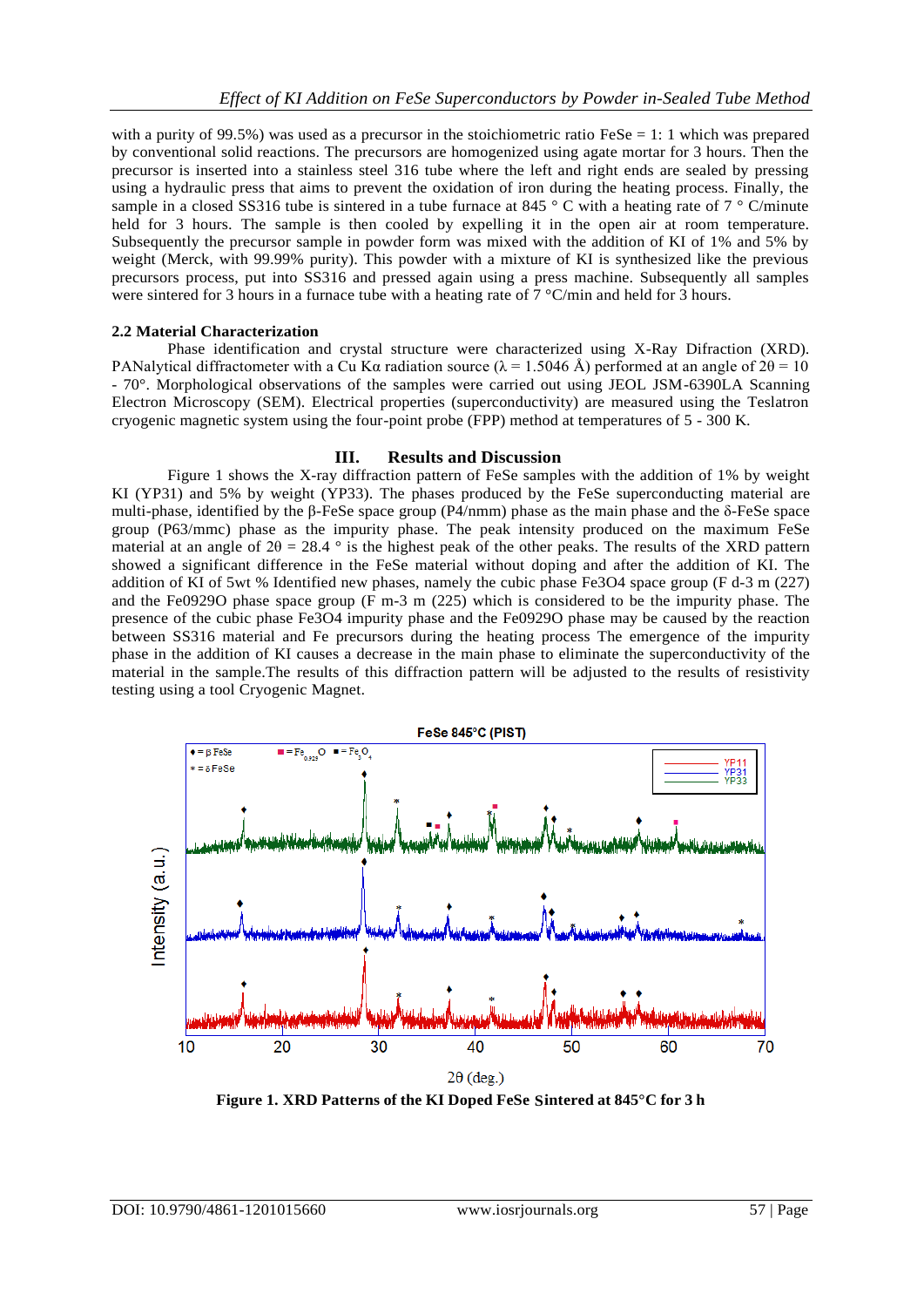The plot of temperature vs resitance of the of FeSe with addition 0, 1 and 5 wt % KI samples are shown in Figure 2.



**Figure 2. Plot of Temperature vs Resistivity of the Mn Doped FeSe Samples**

Figure 2 shows that the qualitative analysis of the addition of KI with 1 wt % and 5 wt % composition variations shows that not all samples produce superconducting curves and have a critical temperature (Tc). The results that show superconducting phenomena only occur at 1% KI addition (YP31), YP33 sample shows non-superconducting FeSe material. The addition of KI by 1% indicates a Tc value of 13.4 K, with a fairly large resistivity (ρ) value of 78.2 and a fairly small RRR value of 1.21. The results obtained are also synchronous with the XRD Analysis results, where the volume fraction in the main phase of FeSe superconductor with 1% KI addition shows the greatest value of the other KI addition samples, which means the β-FeSe phase tends to be more dominant in this sample.

The morphology of FeSe samples was reported by adding 1 wt % KI and 5 wt %.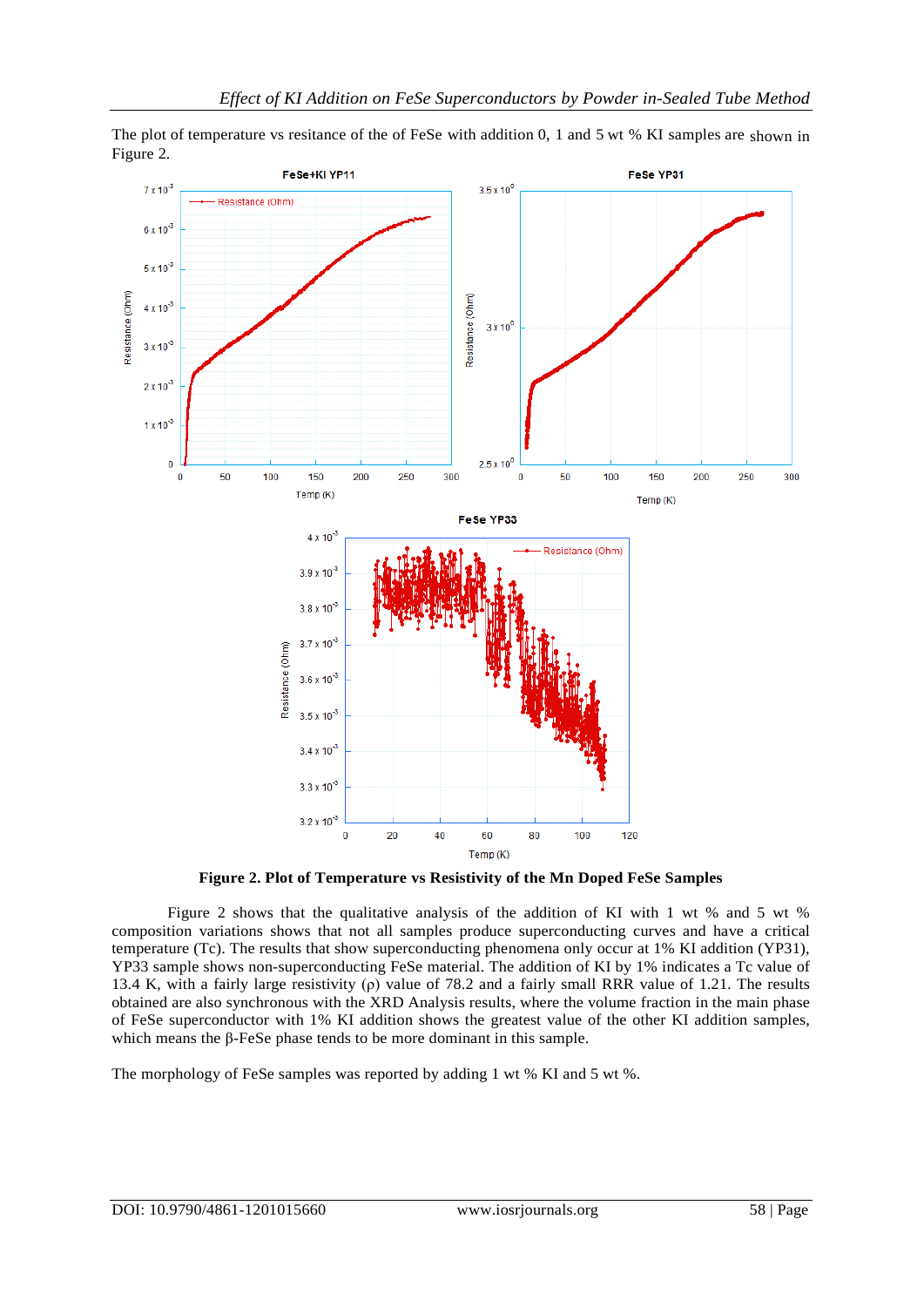

**Figure 3. Surface Morphology of The Fracture Samples**

Figure 3 above shows the SEM test results from samples YP11 to YP33 FeSe material with the addition of KI of 1% and 5% by weight sintered at  $845^\circ$  C for 3 hours using the PIST method. Addition of KI of 1% and 5% by weight weakens the main phase of the FeSe superconductor and the superconductivity of the FeSe sample itself. This can be seen from the results of the morphological distribution of the pattern produced by the addition of KI 5wt % Appears to damage the tetragonal phase in the crystalline shape of the sample and the morphology of the pattern appears unclear and irregular. The morphological results are also synchronous with the XRD results which show that the addition of KI gives rise to new phases, namely Fe304 and Fe0929O as impurity phase, which means that the impurity phase tends to be more dominant than the main phase of FeSe superconductor.

| Table 1. Resume of Refined XRD Patterns Data, Electrical Resistivity |  |  |
|----------------------------------------------------------------------|--|--|
| and Critical Temperature of Samples                                  |  |  |

| ana Critical Temperature of Bampics |                          |                         |                 |  |
|-------------------------------------|--------------------------|-------------------------|-----------------|--|
|                                     | $0$ wt. $%$ KI<br>(YP11) | $1 wt. \% KI$<br>(YP31) | 5wt.% KI (YP33) |  |
| <b>FWHM</b> of Tetragonal (degree)  | 0.2833                   | 0.1889                  | 0.2667          |  |
| FWHM of Hexagonal (degree)          | 0.2222                   | 0.2111                  | 0.2166          |  |
| Fv Tetragonal (%)                   | 85.66                    | 79.28%                  | 60.36%          |  |
| Fy impurity $(\%)$                  | 14.34                    | 20.72%                  | 39.64           |  |
| $x$ (Mn content, at. %)             | 2.25                     | 3.75                    | 3.75            |  |
| R $_{250}$ K ( $\Omega$ )           | 0.0062                   | 3.4027                  | ۰               |  |
| R <sub>20</sub> $(\Omega)$          | 0.0024                   | 2.8100                  |                 |  |
| <b>RRR</b>                          | 2.5833                   | 1.21                    | ۰               |  |
| Tc(K)                               | 13.33                    | 12.27                   |                 |  |